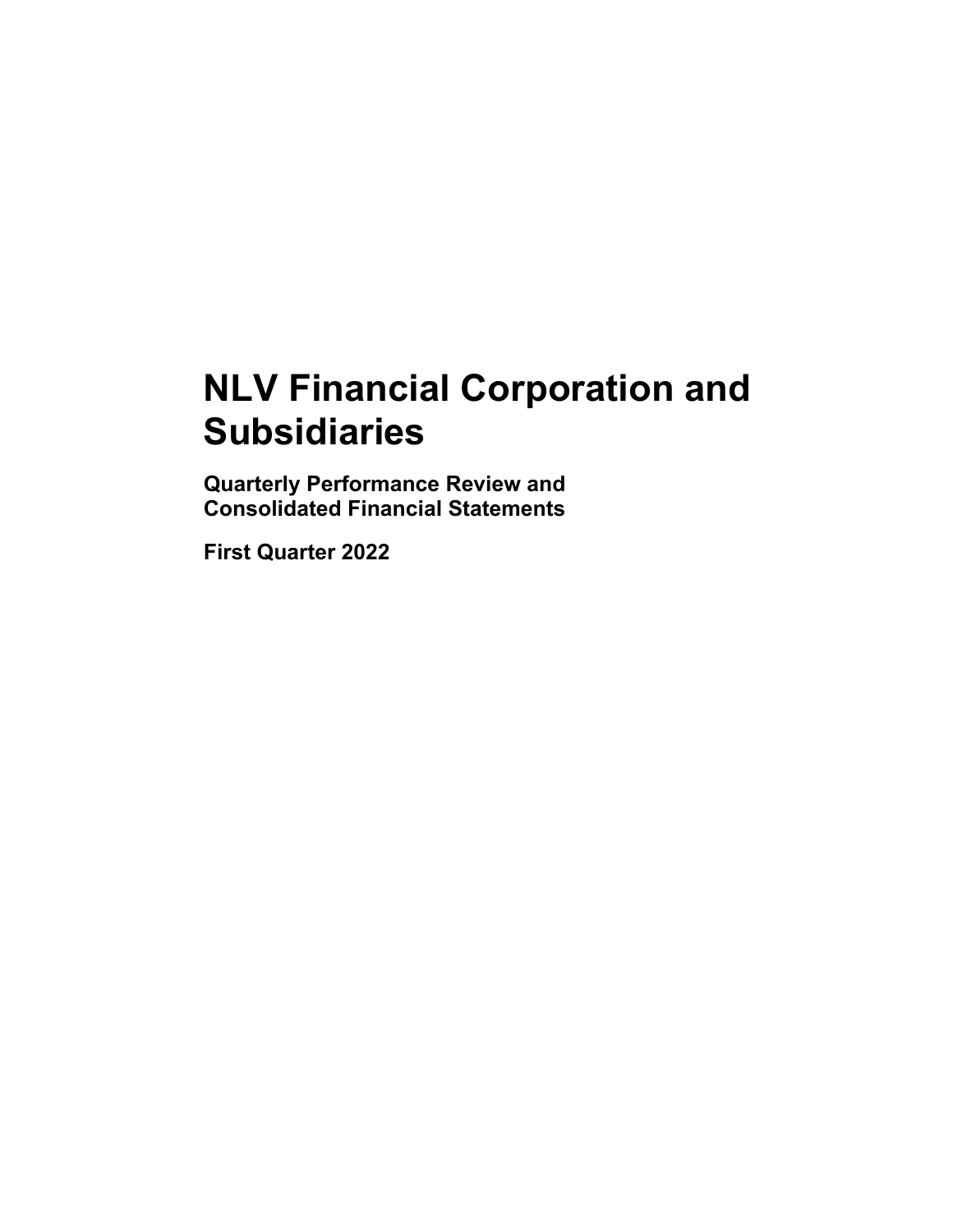# **GENERAL DISCUSSION OF FINANCIAL CONDITION AND RESULTS OF OPERATIONS**

## **About the Company**

NLV Financial Corporation ("NLVF") through its subsidiaries (collectively, the "Company", "we", "our") offer a broad range of life insurance and annuity products through its insurance operations, which include National Life Insurance Company ("NLIC"), a Vermont-domiciled life insurer, and Life Insurance Company of the Southwest ("LSW"), a Texas-domiciled life insurer. Together with their affiliates, NLIC and LSW operate as a unified organization under the trade name of National Life Group.

National Life Group's leading life insurance product lines include indexed universal life, whole life, term life, and universal life. We offer a wide array of options and riders in connection with these policies to provide additional features such as accelerated benefits, waiver of premium, accidental death benefits, paid up additions, supplemental term insurance and lifetime income.

National Life Group's leading annuity product lines are indexed annuities and fixed interest rate annuities. We offer a guaranteed lifetime income rider on our indexed annuity products, which allows the contract holder the option to elect a guaranteed annual income that is fixed and will continue for the remaining life of the contract holder, even if the annuity's account value reaches zero. National Life Group also offers variable annuities, but does not offer, and has never offered, guaranteed minimum withdrawal, accumulation or income benefits on our variable annuities. A return of premium guaranteed minimum death benefit is the only guarantee currently offered on our variable annuity products.

For indexed life and annuity products, indexed interest, if any, is credited based on the change in an equity index over a specified period, subject to a cap rate, a participation rate and a floor of zero percent. Indexed products also offer the contract holder the option of selecting a guaranteed fixed interest rate instead of indexed interest.

# **Distribution**

National Life Group provides a broad range of life insurance and annuity products to a national client base, primarily through an extensive network of independent agents and affiliated agents. We focus on serving Middle America in our target market of customers with household income of between \$75,000 and \$150,000, offering products with benefits that help Middle America customers meet needs during their lifetime, including lifetime income in retirement and accelerated death benefits if the insured becomes terminally, chronically or critically ill. In our individual annuity business, we focus on the 403(b) K-12 educator and 457 markets. National Life Group also offers products to meet financial and business planning needs including estate, business succession and retirement planning, and deferred compensation and other key executive benefit planning for small business owners, professionals, and other middle to upper income individuals. We market and distribute our products throughout the United States through two principal channels: Affiliated Partner and Independent:

**ꞏ** *Affiliated Partner* is an evolution of the traditional "career" channel, and includes producing and general agents who specialize in selling products to the middle and emerging affluent markets, professionals, business owners and other individuals for financial and business planning purposes.

**ꞏ** *Independent* consists of agents who primarily offer life insurance and annuity products to the middle and emerging affluent markets, for purposes of providing for the financial consequences of specific life events, such as death, retirement, and chronic or long-term illness. While the agents have access to all products, certain agents sell life insurance and annuity products with an emphasis on the 403(b) qualified tax deferred retirement savings market for individuals employed by public schools.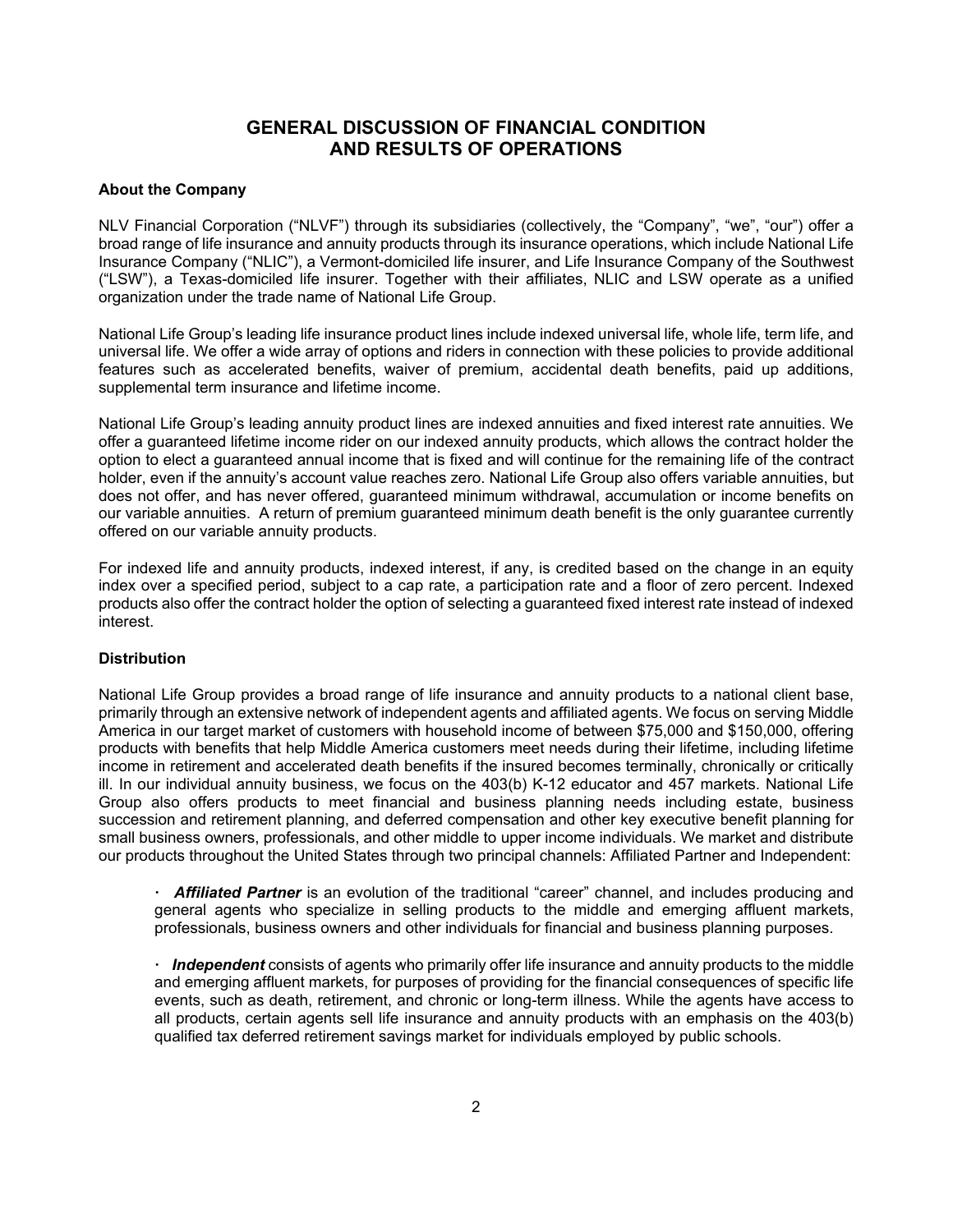## **Organization**

National Life Insurance Company was established in Vermont in 1848. In 1999, NLIC reorganized from a mutual to a stock insurance company as part of a reorganization into a mutual insurance holding company structure in order, among other things, to compete more effectively, have a more flexible and cost-effective capital structure, and be part of an enterprise which is better positioned to make strategic acquisitions. Concurrent with the reorganization into a mutual insurance holding company structure, NLIC created a closed block for the benefit of holders of certain of NLIC's individual participating life insurance and annuity policies ("the Closed Block"). The Closed Block is designed to give reasonable assurance to owners of policies in the Closed Block that assets will be available to provide for payment of policy benefits, including the continuation of dividends.

National Life Holding Company, a Vermont mutual insurance holding company, owns 100% of the outstanding common stock of NLVF, an intermediate stock insurance holding company incorporated under the laws of the state of Delaware. NLVF directly owns 100% of the outstanding common stock of NLIC, NLG Capital, Inc. ("NLG Capital") formerly Sentinel Asset Management, Inc., Equity Services, Inc. ("ESI"), Catamount Reinsurance Company ("Catamount"), Longhorn Reinsurance Company ("Longhorn"), and certain other subsidiaries, and indirectly owns 100% of the outstanding common stock of Life Insurance Company of the Southwest, which is wholly owned by NLIC. NLVF indirectly owns National Life Distribution, LLC ("NLD"), whose sole member is LSW.

## **Non-GAAP Measures**

The discussion herein, unless otherwise noted, is prepared in conformity with accounting principles generally accepted in the United States of America ("GAAP"). In addition to net income, we use pre-tax operating income and core earnings, which are both pre-tax, non-GAAP financial measures, to evaluate our financial performance. Pre-tax operating income excludes income taxes and net investment gains (losses). It also excludes the portion of amortization of deferred policy acquisition costs ("DAC") and deferred sales inducements, and policyholder dividend obligations, that are related to net investment gains (losses).

Core earnings equal pre-tax operating income after excluding volatility caused by the periodic fair value measurement of certain liabilities for indexed life and annuity products, and the related impact to DAC and deferred sales inducements. Significant short-term income volatility may result from the measurement of these indexed product liabilities under GAAP, because they are sensitive to movements in equity market indexes and future interest rate assumptions. We exclude such volatility from core earnings.

Core earnings is a useful measure for the Company to analyze our results and trends because it excludes such short-term volatility and is more consistent with the economics and long-term performance of our indexed products. On a non-GAAP core earnings basis, we also exclude from revenues any investment income from derivative instruments that economically hedge our indexed product liabilities; instead, those hedging results are presented within interest credited to policyholder account liabilities. We believe the combined presentation and discussion of pre-tax operating income, core earnings, and net income provides information that will enhance readers' understanding of our underlying results, operating trends and profitability.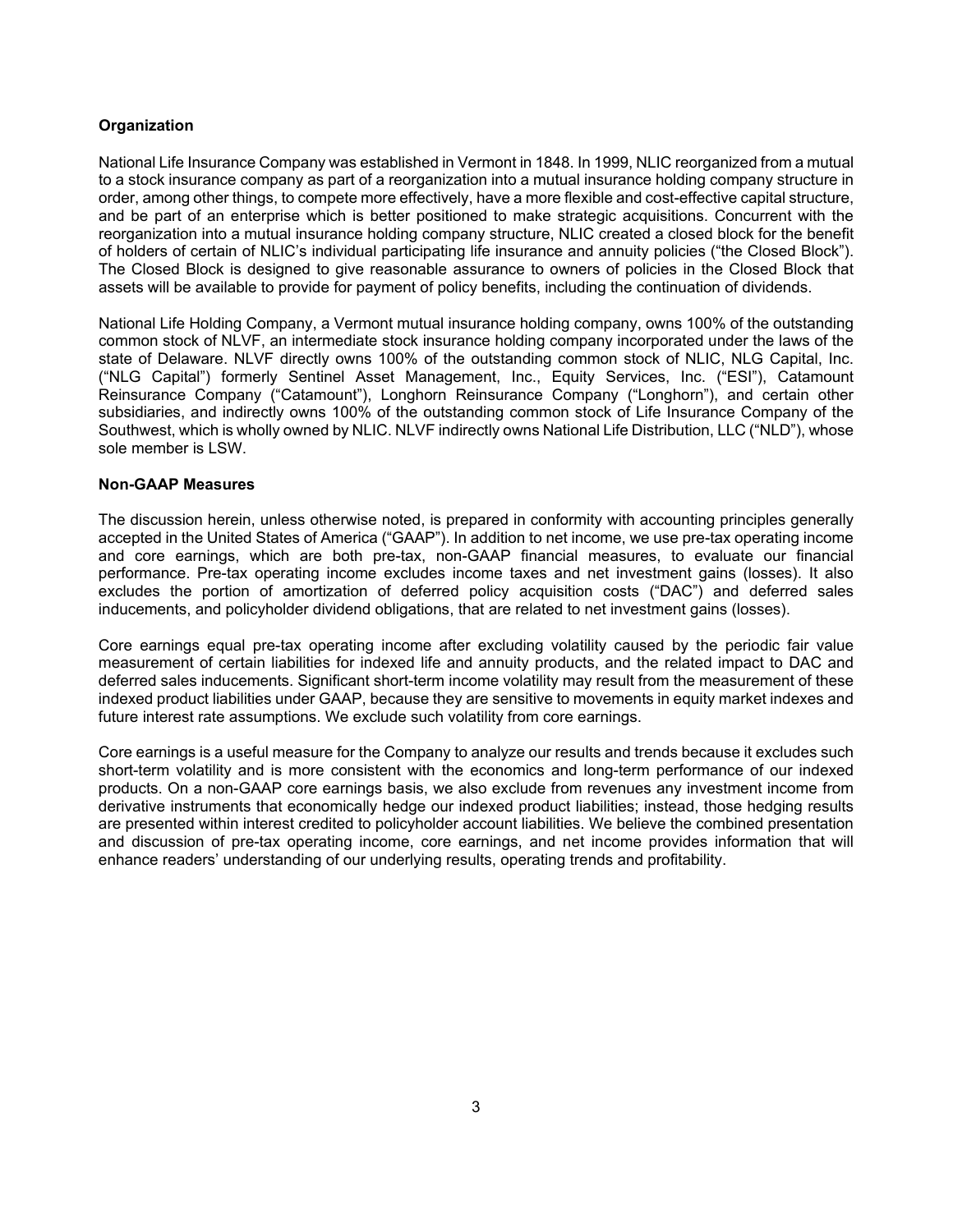A reconciliation of total revenues on a GAAP basis to total revenues on a core earnings basis is presented below:

|                                                                     | <b>For the Three Months Ended</b><br>March 31, |           |                |           |  |
|---------------------------------------------------------------------|------------------------------------------------|-----------|----------------|-----------|--|
|                                                                     |                                                | 2022      |                | 2021      |  |
|                                                                     |                                                |           | (in thousands) |           |  |
| Total revenues                                                      | \$                                             | 631.771   | \$             | 783,295   |  |
| Net investment gains                                                |                                                | (37, 390) |                | (55, 363) |  |
| Net investment losses (gains) from                                  |                                                |           |                |           |  |
| derivatives that hedge equity indexed products, which is included   |                                                |           |                |           |  |
| in interest credited to policyholder liabilities on a core earnings |                                                |           |                |           |  |
| basis                                                               |                                                | 98.544    |                | (79,407)  |  |
| Total revenues on a core earnings basis                             |                                                | 692.925   | \$             | 648,525   |  |

A reconciliation of net income to non-GAAP pre-tax operating income and core earnings is presented below:

|                                                               | <b>For the Three Months Ended</b><br>March 31, |           |                |           |  |  |
|---------------------------------------------------------------|------------------------------------------------|-----------|----------------|-----------|--|--|
|                                                               |                                                | 2022      |                | 2021      |  |  |
|                                                               |                                                |           | (in thousands) |           |  |  |
| Net income                                                    | \$                                             | 67,995    | \$             | 82,673    |  |  |
| Net investment gains                                          |                                                | (37, 390) |                | (55, 363) |  |  |
| Amortization of DAC and sales                                 |                                                |           |                |           |  |  |
| inducements, and policyholder dividend obligations, and other |                                                |           |                |           |  |  |
| adjustments related to net investment gains and losses        |                                                | (4,731)   |                | 5,774     |  |  |
| Income tax expense                                            |                                                | 18,075    |                | 21,976    |  |  |
| Pre-tax operating income                                      |                                                | 43,949    |                | 55,060    |  |  |
| Non-core losses, primarily                                    |                                                |           |                |           |  |  |
| volatility resulting from the measurement of indexed product  |                                                |           |                |           |  |  |
| liabilities                                                   |                                                | 46,928    |                | 35,944    |  |  |
| Core earnings                                                 |                                                | 90,877    | \$             | 91,004    |  |  |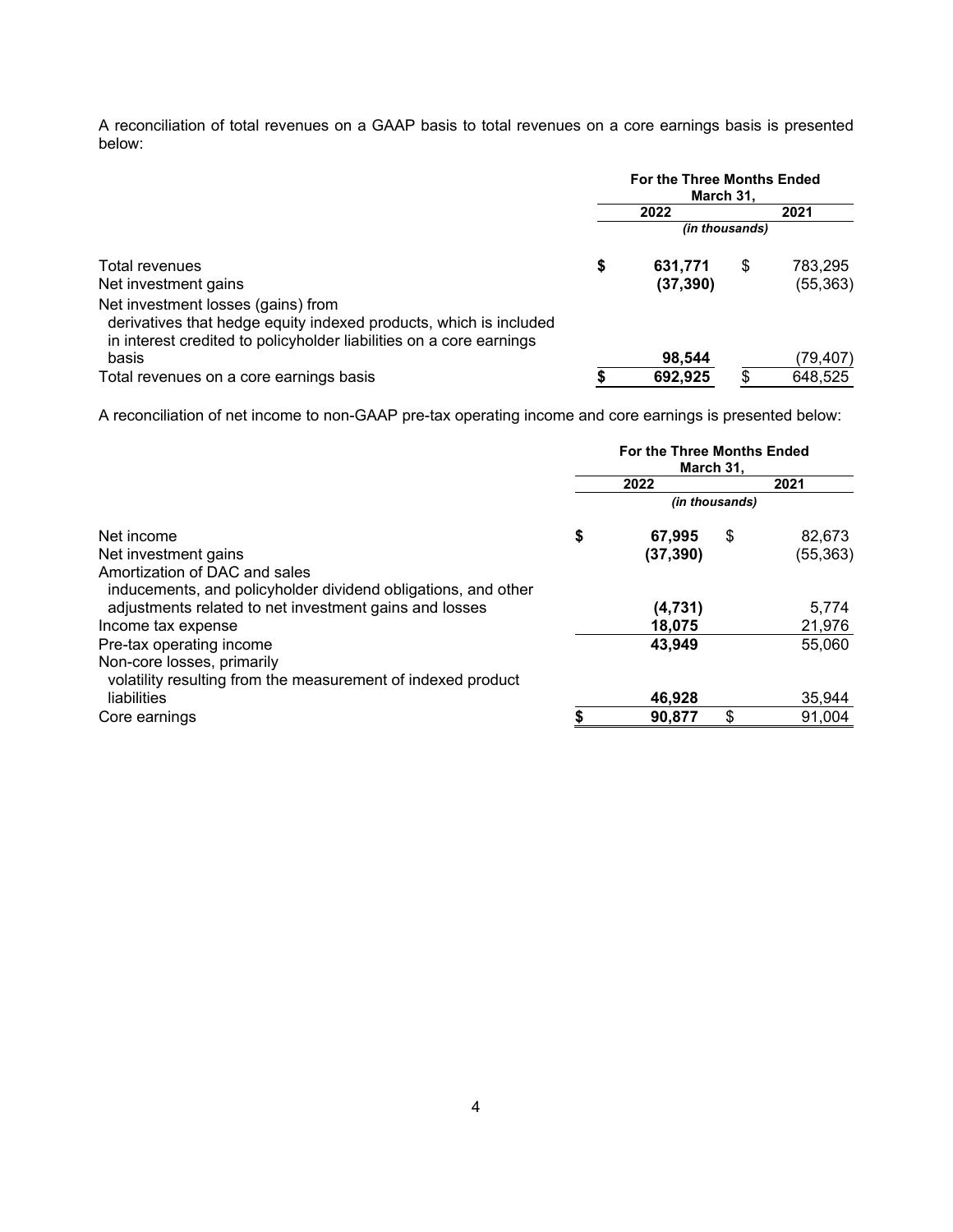#### **QUARTERLY FINANCIAL PERFORMANCE REVIEW**

This quarterly financial performance review provides an overview of the Company's results of operations and financial position as of and for the three months ended March 31, 2022 and 2021, and, where applicable, factors that may affect the Company's future financial performance. This review should be read in conjunction with the Consolidated Financial Statements and Notes to Consolidated Financial Statements as of and for the years ended December 31, 2021 and 2020, which have been audited by PricewaterhouseCoopers LLP.

The Company's universal life, indexed universal life, and annuity products generate revenues through investment income and policy and contract charges that are earned during the life of the contracts. On a GAAP basis, revenues from net investment income include changes in the fair value of derivative instruments that economically hedge our indexed life and annuity products, primarily options and futures. Whole and term life insurance products generate primarily premium revenues. The decrease in the Company's total revenues on a GAAP basis included market value losses on derivative instruments of \$99 million for the three months ended March 31, 2022, compared to derivative gains of \$79 million for the same period in 2021. The derivative losses in the first three months of 2021 were due to a decrease in the value of derivatives reflective of the equity market volatility during the period. On a core earnings basis, which excludes from revenue such derivative gains (losses) as well as net investment gains (losses), the Company's total revenues for the first three months of 2022 were up 7% over the same period in 2021. This increase was driven by strong growth in the life insurance business, including increases in premium revenues of 16% and policy and contract charges of 11% as well as an increase in commissions, fees and other income of 17%.

Net income was \$68 million for the three months ended March 31, 2022, compared to \$83 million for the same period in 2021. The three months ended March 31, 2022 included negative non-core earnings of \$47 million, which reflected increased short-term interest rates during the period and net investment gains of \$37 million. The three months ended March 31, 2021 included negative non-core earnings of \$36 million, which reflected the increase in the derivative liability related to changes in the forward and discount interest rate curves and net investment gains of \$55 million.

Core earnings were \$91 million for the three months ended March 31, 2022 and 2021. Higher revenues in the first quarter of 2022 from insurance premiums and growth in policy and contract charges, were offset by higher policy acquisition expenses driven by increased sales of indexed universal life and annuity products and the effects of modestly higher estimated future mortality.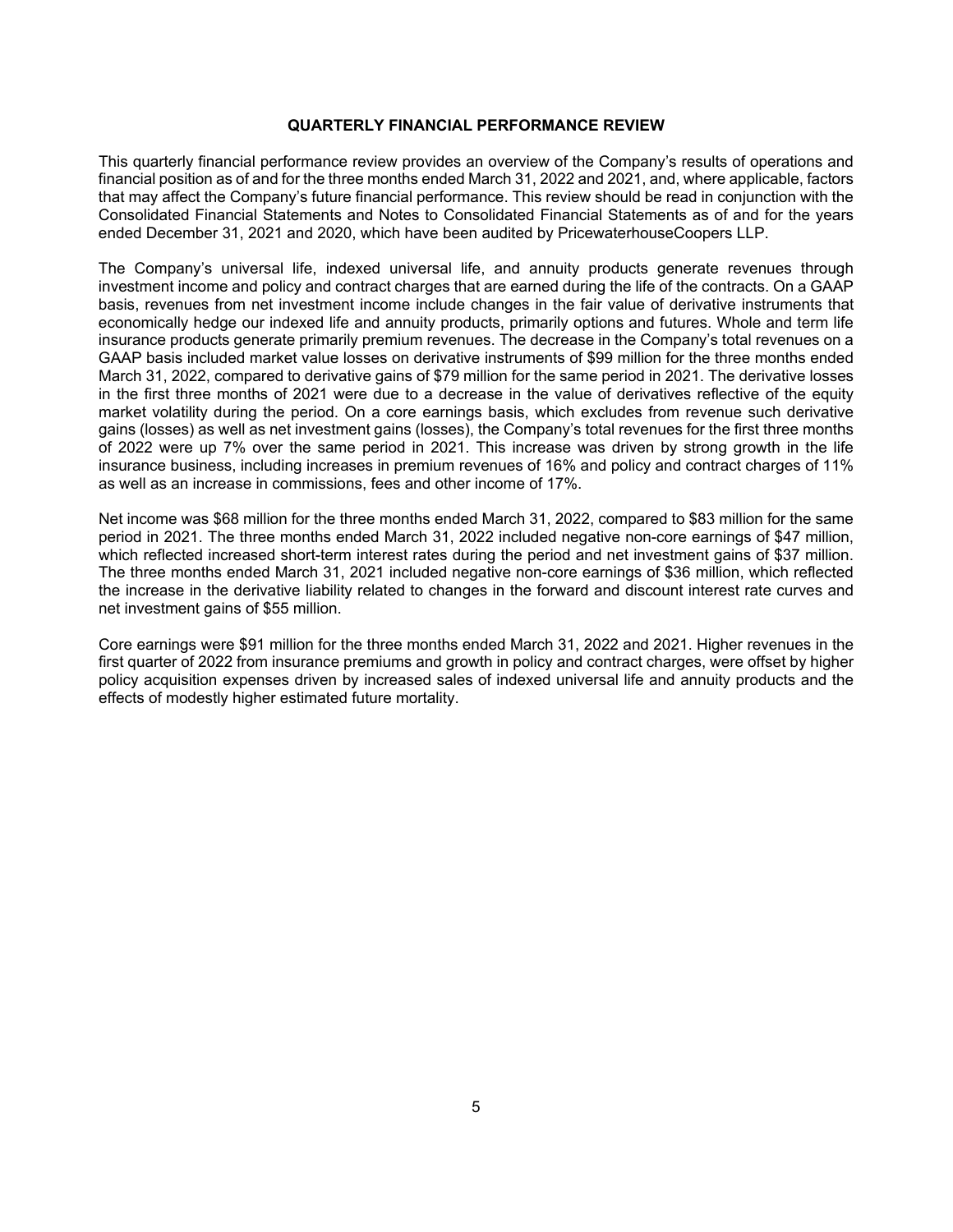Each of the components of core earnings and the factors that contributed to the changes for the three months ended March 31, 2022 and 2021 are described in detail below.

|                                           | <b>For the Three Months Ended</b><br>March 31, |    |           |  |  |
|-------------------------------------------|------------------------------------------------|----|-----------|--|--|
|                                           | 2022                                           |    | 2021      |  |  |
|                                           | (in thousands)                                 |    |           |  |  |
| <b>Revenues:</b>                          |                                                |    |           |  |  |
| Insurance premiums                        | \$<br>77,923                                   | \$ | 67,168    |  |  |
| Policy and contract charges               | 256,230                                        |    | 230,183   |  |  |
| Commissions, fees and                     |                                                |    |           |  |  |
| other income                              | 26,756                                         |    | 23,187    |  |  |
| Net investment income                     | 332,016                                        |    | 327,987   |  |  |
| Total revenues, on a core                 |                                                |    |           |  |  |
| earnings basis                            | 692,925                                        |    | 648,525   |  |  |
| <b>Benefits and expenses:</b>             |                                                |    |           |  |  |
| Increase (Decrease) in policy liabilities | 9,072                                          |    | (16, 489) |  |  |
| Policy benefits                           | 163,973                                        |    | 184,459   |  |  |
| Policyholders' dividends and              |                                                |    |           |  |  |
| dividend obligations                      | (2, 294)                                       |    | 4,302     |  |  |
| Interest credited to policyholder         |                                                |    |           |  |  |
| account liabilities                       | 200,236                                        |    | 185,422   |  |  |
| Operating expenses                        | 88,202                                         |    | 89,116    |  |  |
| Interest expense                          | 16,593                                         |    | 16,328    |  |  |
| Policy acquisition expenses               | 126,266                                        |    | 94,383    |  |  |
| Total benefits and expenses, on a         |                                                |    |           |  |  |
| core earnings basis                       | 602,048                                        |    | 557,521   |  |  |
| Core earnings                             | \$<br>90,877                                   | \$ | 91,004    |  |  |

#### **Insurance Premiums**

Insurance premiums include considerations on traditional whole, term life insurance and disability income contracts. Insurance premiums do not include deposits received for investment-type products such as fixed interest annuities, indexed annuities and universal life policies, which comprise the majority of our new sales. Annuity products earn a net spread between net investment income on assets that support the policies and expenses for interest credited to policyholders. Revenue from universal life products is primarily reflected in policy and contract charges.

Insurance premiums increased to \$78 million for the three months ended March 31, 2022 from \$67 million for the same period in 2021. This increase was driven by higher term life product sales.

#### **Policy and Contract Charges**

Policy and contract charges include fees charged on indexed universal life products, variable annuities, premium loads, cost of insurance charges, surrender charges and rider charges. Policy and contract charges increased \$26 million, or 11%, to \$256 million for the three months ended March 31, 2022 from \$230 million for the same period in 2021. This increase was driven by growth in overall account value, primarily on our indexed universal life products.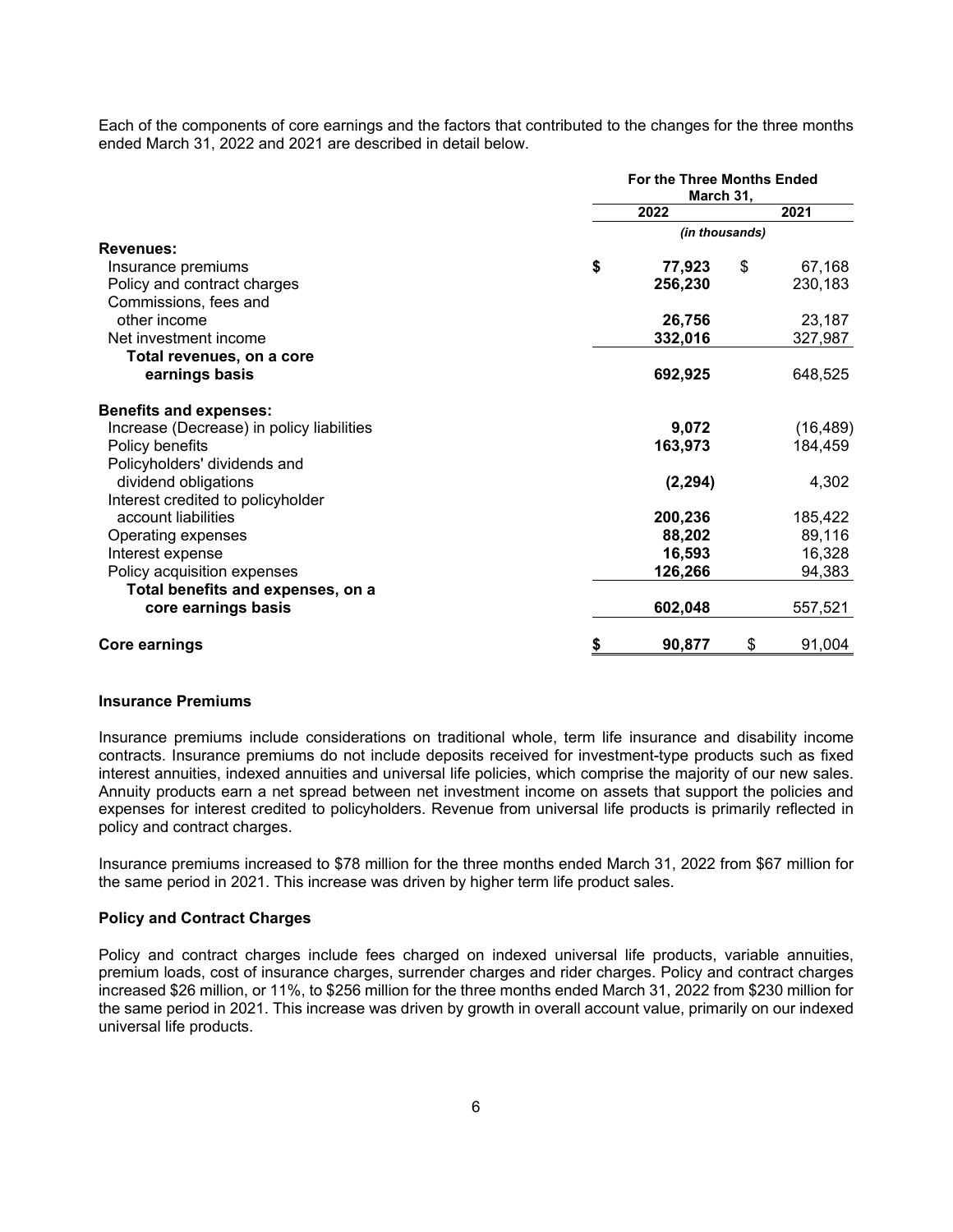#### **Commissions, Fees and Other Income**

Commissions consist of dealer concessions earned by the Company's affiliated broker-dealer, Equity Services, Inc. Other income include revenues from reinsurance, change in cash surrender value of corporate owned life insurance ("COLI") and miscellaneous fee income. Revenues from commissions, fees and other income increased to \$27 million for the three months ended March 31, 2022 from \$23 million for the same period in 2021, primarily due to increased commissions and fee income on certain indexed annuity products.

#### **Net Investment Income**

Net investment income represents interest income on our portfolio of bonds, mortgage loans, contract loans and short-term investments, as well as amortization of premium or accretion of discount on bonds, dividends from preferred and common stock, partnership income, and income (losses) from derivative instruments. On a non-GAAP core earnings basis, we exclude from net investment income any income (losses) from derivative instruments that economically hedge our indexed product liabilities; instead, those hedging results are presented within interest credited to policyholder account liabilities. Net investment income on a core earnings basis increased to \$332 million for the three months ended March 31, 2022 from \$328 million for the same period in 2021. This increase was driven by higher mortgage loan interest income in 2022.

The table below provides a breakdown of the components of net investment income on a core earnings basis, which excludes income on options that economically hedge our indexed products:

|                                                |                | <b>For the Three Months Ended</b><br>March 31, |    |          |  |  |  |  |
|------------------------------------------------|----------------|------------------------------------------------|----|----------|--|--|--|--|
|                                                |                | 2022                                           |    | 2021     |  |  |  |  |
|                                                | (in thousands) |                                                |    |          |  |  |  |  |
| Net investment income (loss)                   |                |                                                |    |          |  |  |  |  |
| Debt securities                                | \$             | 255,151                                        | \$ | 249.703  |  |  |  |  |
| Equity securities                              |                | (3,640)                                        |    | 3,082    |  |  |  |  |
| Mortgage loans                                 |                | 48,853                                         |    | 40,815   |  |  |  |  |
| Policy loans                                   |                | 10,399                                         |    | 10,465   |  |  |  |  |
| Real estate                                    |                | 837                                            |    | 851      |  |  |  |  |
| <b>Derivatives</b>                             |                | (2, 276)                                       |    | (1,537)  |  |  |  |  |
| Partnerships                                   |                | 29,533                                         |    | 31,625   |  |  |  |  |
| Other investment income                        |                | 1,257                                          |    | 360      |  |  |  |  |
| Gross investment income                        |                | 340,114                                        |    | 335,364  |  |  |  |  |
| Less: Investment expenses                      |                | (8,098)                                        |    | (7, 377) |  |  |  |  |
| Net investment income on a core earnings basis |                | 332,016                                        | \$ | 327,987  |  |  |  |  |

#### **Increase (Decrease) in Policy Liabilities**

The increase (decrease) in policy liabilities reflects changes in the product liability reserves for whole and term life insurance, disability income insurance and changes in additional reserves held on certain annuities. The change in policy liabilities was a net increase of \$9 million for the first three months of 2022 compared to a net decrease of \$16 million for the same period in 2021. The change was primarily driven by the effects of modestly higher estimated future mortality.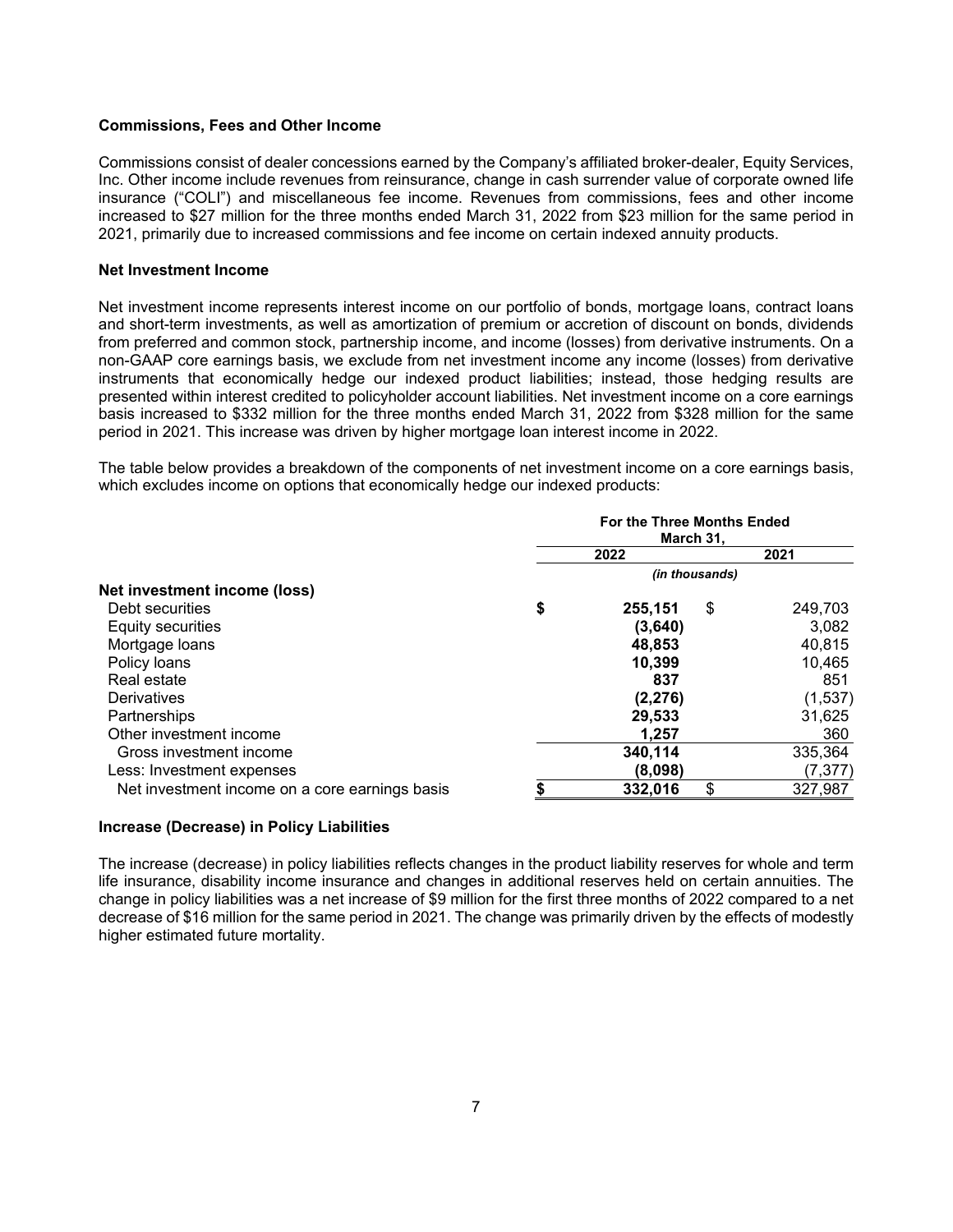#### **Policy Benefits**

Policy benefits include death benefits for life insurance policies, policy surrenders for whole life policies and disability income benefits. In addition, policy benefits include a small amount of miscellaneous benefits such as payments on life-contingent immediate annuities and premium waiver benefits due to disability. Policy benefits decreased \$20 million to \$164 million for the three months ended March 31, 2022 from \$184 million for the same period in 2021. This decrease was primarily due to favorable mortality experience in the Closed Block in the first quarter of 2022 as the impact of COVID-19 on mortality continued to decline.

#### **Policyholders' Dividends and Dividend Obligations**

Policyholders' dividends consist of the pro rata amount of dividends earned that will be paid or credited at the next policy anniversary and policyholder dividend obligations ("PDO") primarily arising from the Closed Block. Dividends are based on a scale that is designed to reflect the relative contribution of each group of policies to the Company's overall operating results. The dividend scales are approved annually by the Company's Board of Directors. For the non-GAAP measure of core earnings, policyholders' dividends and dividend obligations exclude amounts related to current year net investment gains (losses). Policyholders' dividends and dividend obligations included in core earnings decreased \$6 million for the three months ended March 31, 2022 from the same period in 2021. This decrease was primarily related to lower Closed Block earnings and lower dividends paid.

## **Interest Credited to Policyholder Account Liabilities**

Interest credited to policyholder account liabilities represents amounts credited to universal life insurance, fixed deferred annuities and indexed products, as well as the change in reserves related to guaranteed lifetime income riders ("GLIR") and the amortization of sales inducements. For the non-GAAP presentation of core earnings, interest credited also includes income on options that economically hedge our indexed products. Core interest credited increased \$15 million to \$200 million for the three months ended March 31, 2022 from \$185 million for the same period in 2021. This increase reflected growth in account value within our indexed product lines.

## **Operating Expenses**

Operating expenses consist primarily of administrative, maintenance and operational expenses related to servicing the Company's business. Operating expenses were \$88 million for the first three months of 2022 compared to \$89 million for the same period in 2021. Certain defined contribution deferred compensation liabilities reported in operating expenses were favorably impacted by increased interest rates in the first quarter of 2022. This change is largely offset by changes in the fair value of certain equity investments, which are reported within net investment income.

#### **Interest Expense**

Interest expense consists of interest paid on the Company's surplus notes and senior notes. Interest expense totaled \$17 million and \$16 million for the three months ended March 31, 2022 and 2021, respectively.

#### **Policy Acquisition Expenses**

Policy acquisition expenses include commissions and other costs related to the acquisition of new or renewal life and annuity business, as well as amortization of previously deferred acquisition costs. Commissions and other costs that are directly related to the successful acquisition of new or renewal insurance contracts are eligible to be deferred under GAAP. DAC for participating life insurance, universal life insurance, and annuities is amortized and recognized in income in relation to future estimated gross profits. DAC for non-participating term and whole life insurance and participating limited-payment and single-payment life insurance is amortized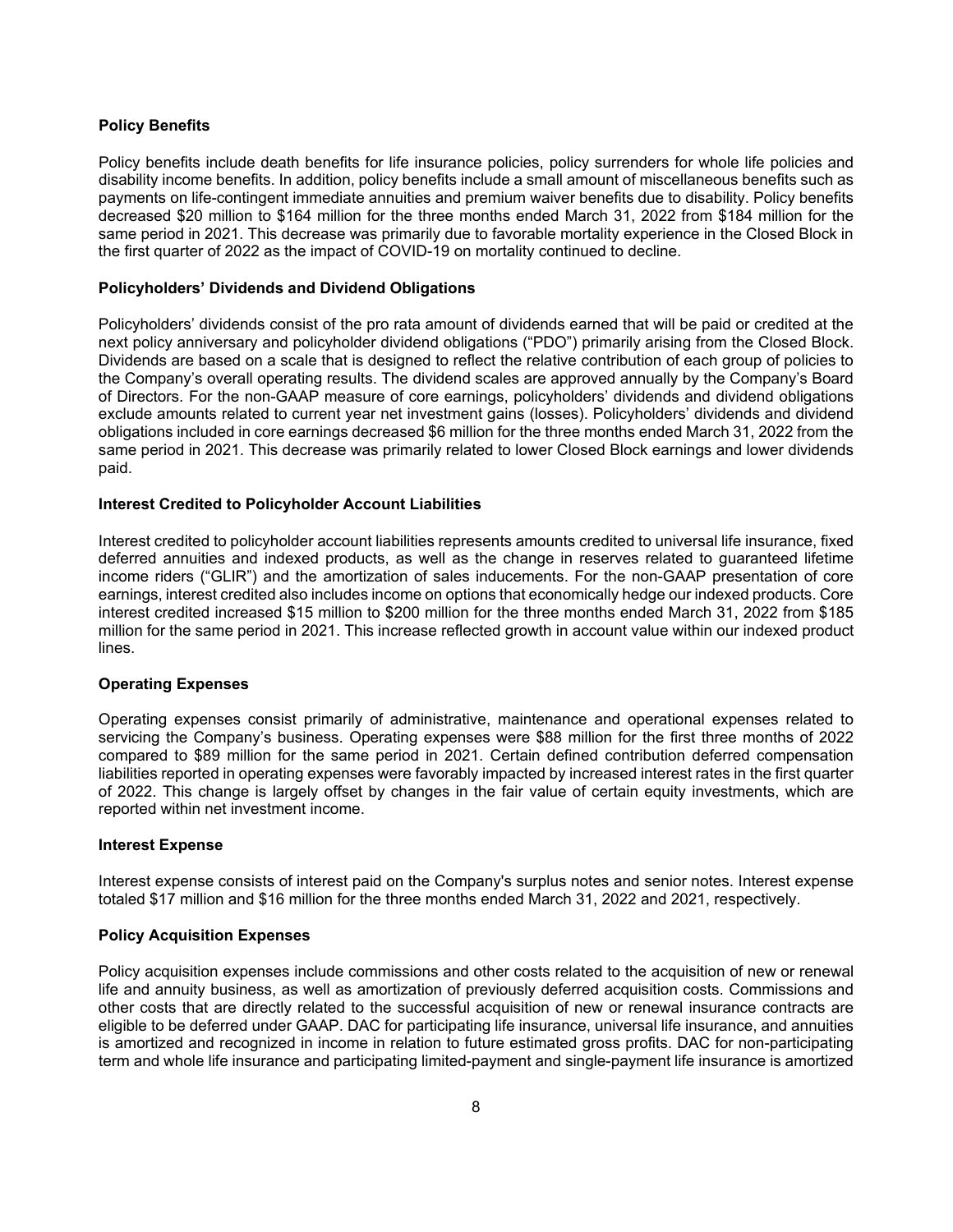and recognized in relation to premium income. Policy acquisition expenses are reported net of amounts deferred in the current year and include the amortization of DAC.

For the non-GAAP presentation of core earnings, policy acquisition expenses exclude amortization of DAC related to net investment gains (losses) on assets that support policy reserves, and amortization of DAC related to non-core earnings. Policy acquisition expenses for the life and annuity businesses included in core earnings were \$126 million for the three months ended March 31, 2022, up from \$94 million for the same period in 2021. This increase was primarily attributable to higher amortization expense from an increased volume of indexed universal life and annuity products.

#### **Net Investment Gains (Losses)**

The Company recorded net investment gains of \$37 million for the three months ended March 31, 2022 compared to net investment gains of \$55 million for the same period in 2021. Changes in the fair value of partnerships not accounted for using the equity method (based on the Company's level of ownership and influence) are recorded within net investment gains (losses). These partnership investments saw fair value increases, resulting in gains of \$45 million and \$48 million for the first three months in 2022 and 2021, respectively. The non-GAAP measure of pre-tax operating income excludes net investment gains (losses) and is also adjusted to exclude amortization of DAC and sales inducements, and policyholder dividend obligations, that are related to net investment gains (losses) (see "Non-GAAP Measures," above).

Details of net investment gains (losses) by asset category are provided in the table below:

|                                   | <b>For the Three Months Ended</b><br>March 31, |          |                |        |  |  |
|-----------------------------------|------------------------------------------------|----------|----------------|--------|--|--|
|                                   |                                                | 2022     |                | 2021   |  |  |
|                                   |                                                |          | (in thousands) |        |  |  |
| Net investment gains (losses) on: |                                                |          |                |        |  |  |
| Debt securities                   | \$                                             | (2,751)  | \$             | 4,608  |  |  |
| Equity securities                 |                                                | (5, 426) |                | 3,223  |  |  |
| Mortgage loans                    |                                                | (81)     |                | 99     |  |  |
| Partnerships                      |                                                | 45,446   |                | 47,599 |  |  |
| Other invested assets             |                                                | 202      |                | (166)  |  |  |
| Net investment gains              |                                                | 37,390   |                | 55,363 |  |  |

# **Federal Income Taxes**

Federal income tax expense was \$18 million for the three months ended March 31, 2022 compared to income tax expense of \$22 million for the same period in 2021. The Company's effective tax rate was 21% for both periods.

#### **Non-Core Earnings**

Non-core earnings primarily include short-term income volatility that results from the fair value measurement under GAAP of certain indexed product liabilities, which are sensitive to movement in equity market indexes and future interest rate assumptions, and the related impact to DAC and deferred sales inducements. Non-core earnings reduced pre-tax operating earnings by \$47 million and \$36 million for the three months ended March 31, 2022 and 2021, respectively. The losses (negative non-core earnings) in the first quarter of 2022 reflected increased short-term interest rates during the period. The losses (negative non-core earnings) in the first quarter of 2021 reflected the increase in the derivative liability related to changes in the forward and discount interest rate curves during the period.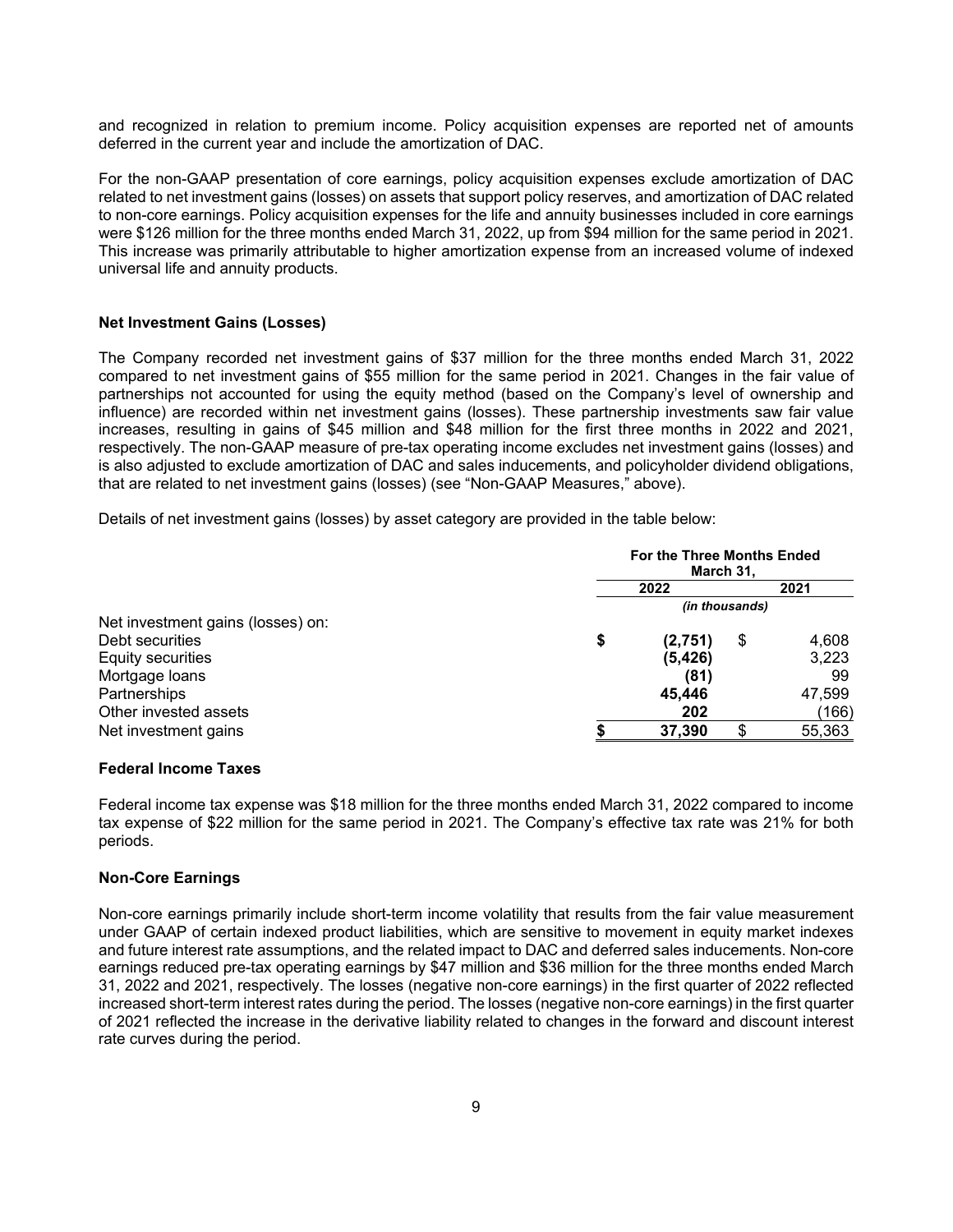#### **SUMMARY OF FINANCIAL POSITION**

#### **Balance Sheet Information**

The Company's investment objective is to keep its promises to policyholders by earning competitive net investment income within prudent, strategic asset allocation, asset liability management, and risk management frameworks. This includes portfolio and issuer diversification and careful consideration of various scenarios including interest rate, credit, and liquidity risks through market cycles. The Company's investment portfolio consists primarily of available-for-sale debt and equity securities, agency mortgage-backed securities, directly underwritten commercial real estate mortgages and contract loans.

As of March 31, 2022, total assets were \$39.8 billion, primarily attributable to investments that support life insurance policy and annuity contracts with more than 1.2 million customers. Cash and investments decreased \$3.0 billion from December 31, 2021, which included a \$2.5 billion decrease in available-for-sale debt securities, and a \$961 million decrease in derivative assets, primarily equity index options used to hedge our indexed product liabilities. After excluding derivative assets and net unrealized gains and losses, total cash and invested assets as of March 31, 2022 were \$33.4 billion compared to \$32.9 billion as of December 31, 2021, including an increase in available-for-sale debt securities of \$468 million, driven by cash flows from our growing life and annuity business. The remainder of the portfolio consists primarily of partnerships and other invested assets, cash, trading debt securities, equity securities, policy loans, and other short-term investments.

Total liabilities as of March 31, 2022 were \$36.3 billion, compared to \$37.4 billion as of December 31, 2021. The decrease of \$1.1 billion in the 2022 period was primarily due to a decrease in derivative liabilities, partially offset by increased policyholder account liabilities.

We evaluate our capital adequacy based on internally-defined risk tolerances, regulatory requirements, rating agency and creditor expectations and business needs. We regularly evaluate the impact on our capital of potential macroeconomic, financial and insurance stresses. We believe that our capital resources are sufficient to satisfy future requirements and meet our obligations to policyholders, creditors and debt-holders, including those arising from reasonably foreseeable contingencies or events.

The following table provides a summary of the Company's consolidated balance sheet data:

|                                              | As of<br>March 31, 2022 |            |                | As of<br>December 31, 2021 |
|----------------------------------------------|-------------------------|------------|----------------|----------------------------|
|                                              |                         |            | (in thousands) |                            |
| <b>Assets:</b>                               |                         |            |                |                            |
| Cash and investments                         | \$                      | 34,530,196 | \$             | 37,482,486                 |
| Other general account assets                 |                         | 4,343,040  |                | 3,453,532                  |
| Separate account assets                      |                         | 930,370    |                | 1,006,373                  |
| <b>Total assets</b>                          |                         | 39,803,606 | \$             | 41,942,391                 |
| <b>Liabilities and Stockholder's Equity:</b> |                         |            |                |                            |
| <b>Total liabilities</b>                     |                         | 36,250,444 |                | 37, 372, 710               |
| Stockholder's Equity:                        |                         |            |                |                            |
| Retained earnings                            |                         | 3,665,036  |                | 3,597,041                  |
| Accumulated other comprehensive income       |                         | (111, 874) |                | 972,640                    |
| Total stockholder's equity                   |                         | 3,553,162  |                | 4,569,681                  |
| Total liabilities and stockholder's equity   |                         | 39,803,606 | \$             | 41,942,391                 |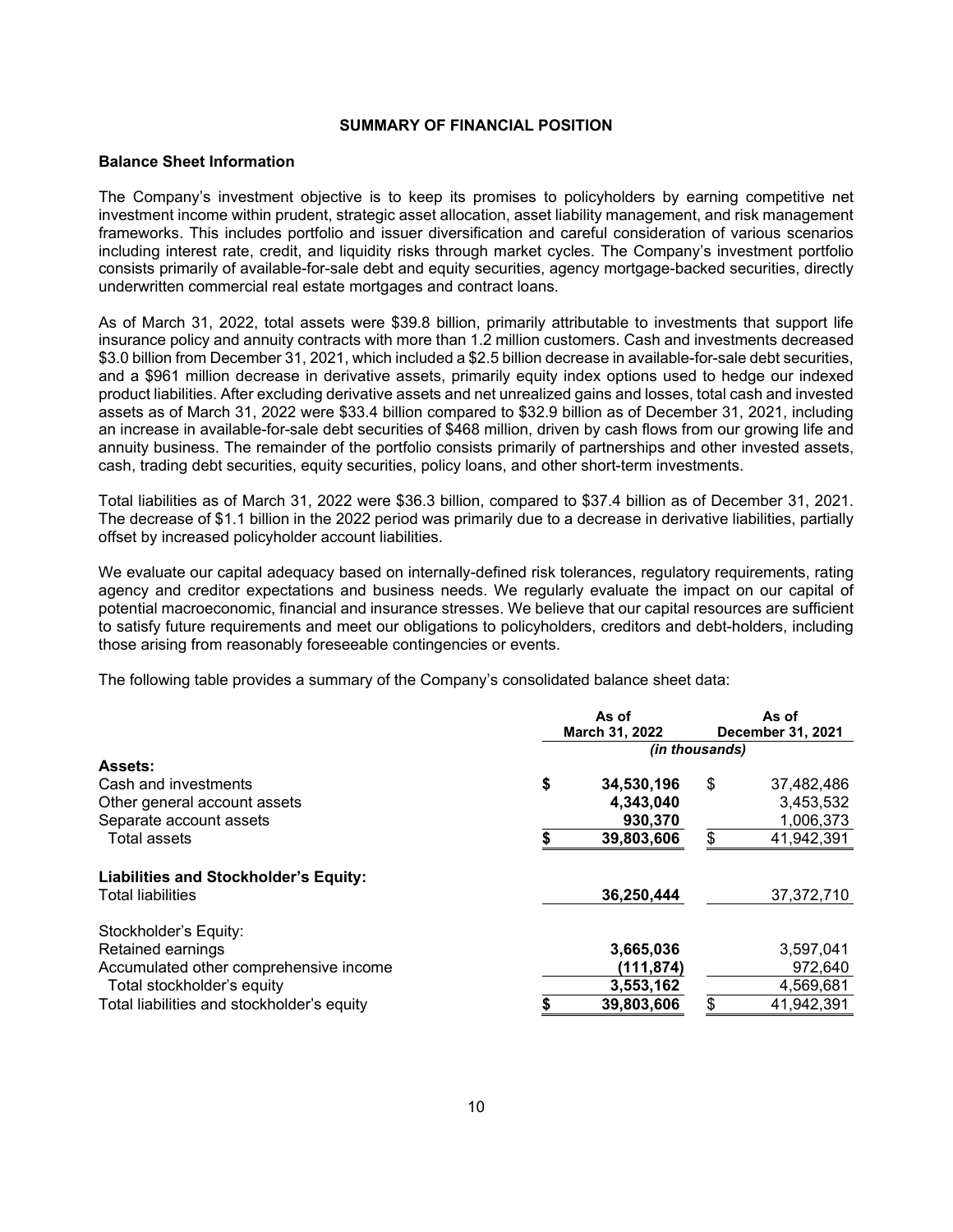#### **Cash Flow and Liquidity Information**

Cash and restricted cash was \$407 million at March 31, 2022, compared to \$640 million at December 31, 2021. In addition to liquidity sourced from cash flows including premiums, deposits, investment income and maturities, the Company has access to secured asset-based borrowing capacity through membership in the Federal Home Loan Banks of Boston and Dallas. The Company evaluates liquidity risk quarterly by projecting cash flows under a stress scenario to ensure that there is sufficient liquidity to meet operating demands and objectives over a 36-month period, without consideration of mitigating actions such as the liquidation of investment holdings and changes in our investment strategy and product offerings.

In October 2021, NLVF entered into a facility agreement with a Delaware trust that gives the Company the right over a 30-year period to issue at any time up to \$750 million of 4.161% Senior Notes due August 15, 2051 to the Delaware trust in exchange for a corresponding amount of U.S. Treasury securities held by the Delaware trust, therefore providing an alternative source of liquidity. This agreement provides an alternative source of liquid assets that the Company can access at its discretion.

The following table includes the Company's consolidated cash flows provided by or used in operating, investing, and financing activities:

|                                                     | For the Three Months Ended March 31, |                       |      |            |  |  |  |
|-----------------------------------------------------|--------------------------------------|-----------------------|------|------------|--|--|--|
|                                                     |                                      | 2022                  |      | 2021       |  |  |  |
|                                                     |                                      | <i>(in thousands)</i> |      |            |  |  |  |
| Net cash used in operating activities               | S                                    | (85, 596)             | - \$ | (51,663)   |  |  |  |
| Net cash used in investing activities               |                                      | (768, 354)            |      | (299, 193) |  |  |  |
| Net cash provided by financing activities           |                                      | 620,856               |      | 395,395    |  |  |  |
| Net (decrease) increase in cash and restricted cash |                                      | (233, 094)            |      | 44,539     |  |  |  |

Net cash used in operating activities was \$86 million in the first quarter of 2022, compared to net cash used of \$52 million for the same period in 2021. The increase in cash used in operating activities during the first quarter of 2022 compared to the same period in 2021 was primarily due to changes in other assets and liabilities.

Net cash used in investing activities was \$768 million in the first quarter of 2022, compared to \$299 million for the same period in 2021. The increase in cash used in investing activities in the 2022 period was primarily due to changes in short term investments and short term broker collateral.

Net cash provided by financing activities was \$621 million in the first quarter of 2022, compared to \$395 million for the same period in 2021. The increase in net cash provided by financing activities was primarily due to an increase in policyholder deposits, net of withdrawals, and an increase in net issuances of Federal Home Loan Bank ("FHLB") funding agreements. Policyholder deposits, net of withdrawals, increased \$38 million primarily due to higher sales of indexed universal life products. FHLB net issuances (net of repayments) were \$111 million in the first quarter of 2022, compared to (\$66) million for the same period in 2021. FHLB activity is managed opportunistically, so the volume of funding agreements issued depends on pricing and the availability of desirable assets to support these liabilities.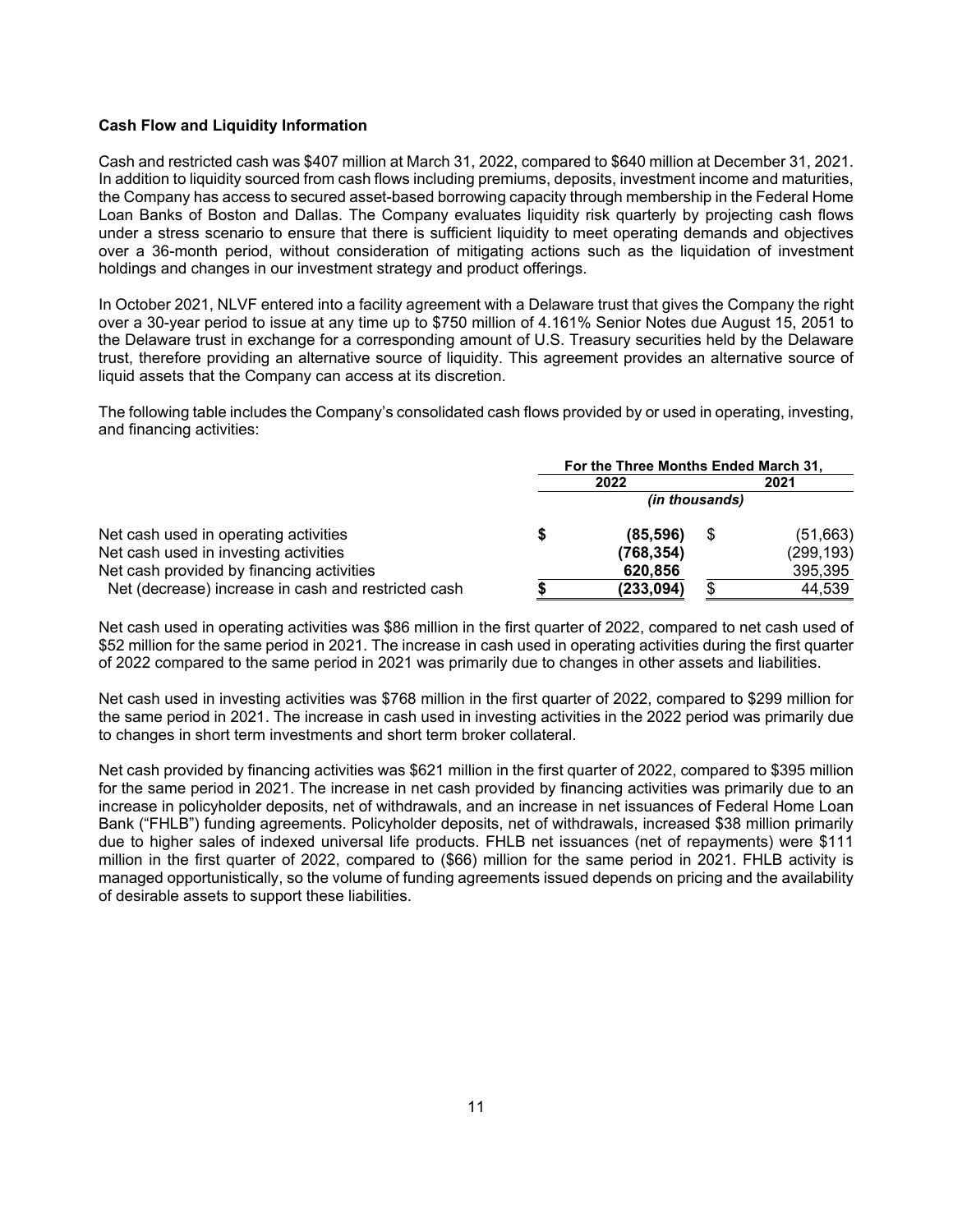# **Other Selected Data**

|                                                                                           | As of<br>March 31, 2022 |                                   |                |           | As of<br>December 31, 2021 | Change |
|-------------------------------------------------------------------------------------------|-------------------------|-----------------------------------|----------------|-----------|----------------------------|--------|
|                                                                                           |                         |                                   | (in billions)  |           |                            |        |
| Life insurance in force (before reinsurance<br>ceded)                                     |                         | 260.4                             | \$<br>251.9    | \$<br>8.5 |                            |        |
| Total cash and invested assets (excluding<br>unrealized gains and losses and derivatives) | S                       | 39.8                              | \$<br>32.9     | \$<br>6.9 |                            |        |
|                                                                                           |                         | <b>For the Three Months Ended</b> |                |           |                            |        |
|                                                                                           |                         | March 31, 2022                    | March 31, 2021 | Change    |                            |        |
| Weighted New Annualized Premium ("WNAP")                                                  |                         |                                   |                |           |                            |        |
| <b>Sales</b>                                                                              |                         |                                   | (in millions)  |           |                            |        |
| Life                                                                                      | \$                      | 93                                | \$<br>101      | \$<br>(8) |                            |        |
| Annuity                                                                                   |                         | 56                                | 56             |           |                            |        |
| <b>Total Life and Annuity WNAP</b>                                                        |                         | 149                               | \$<br>157      | \$<br>(8) |                            |        |

Life sales for the first quarter of 2022 were slightly below the historic level of 2021. Annuity sales for the first quarter of 2022 were consistent with the same period in 2021.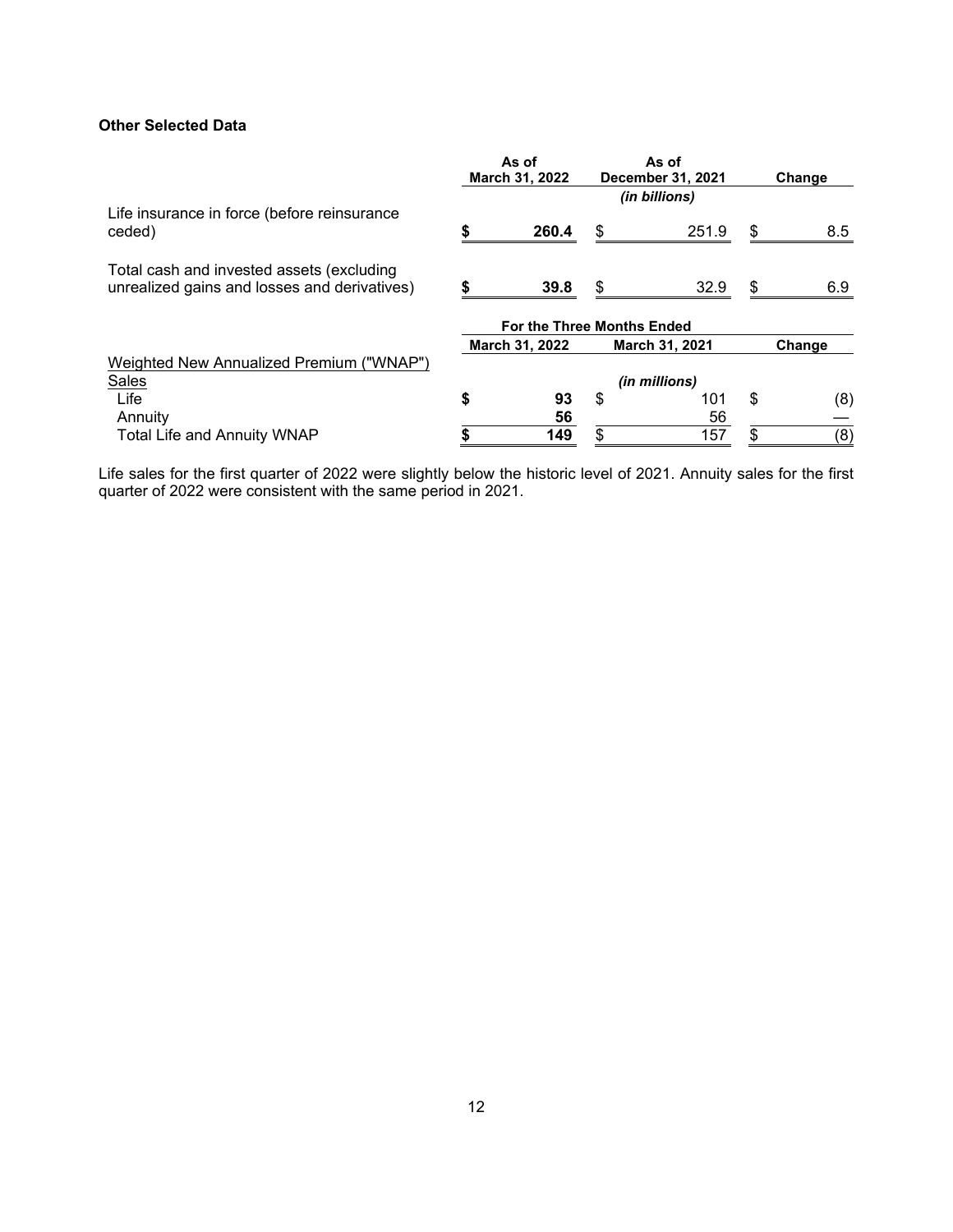## **PROSPECTIVE INFORMATION**

Forward-looking statements contained herein are not guarantees of future performance and involve risks and uncertainties. Actual results may differ materially from those in the forward-looking statements as a result of various factors. The following uncertainties, among others, may have such an effect:

- Difficult conditions in the global capital markets and the economy;
- Significant market valuation fluctuations of the Company's investments, including any that are relatively illiquid;
- Differing interpretations in the methodologies, estimations and assumptions for the valuation of fixed maturity, equity and trading securities;
- Subjectivity in determining the amount of allowances and impairments taken on certain Company investments;
- Defaults on commercial mortgages held by the Company and volatilities in performance;
- Exposure to structured finance securities;
- Exposure to alternative investments;
- Exposure to mortgage-backed securities;
- Impairments of other institutions;
- Changes in interest rates and exposure to credit spreads;
- Effectiveness of the Company's hedging strategies and availability of hedging instruments;
- Impact of economic conditions on customers and vendors;
- Downgrades or potential downgrades in the Company's ratings;
- Changes in accounting rules;
- Adverse regulatory and legislative developments;
- Litigation and regulatory investigations;
- Changes in tax laws and the interpretation thereof;
- Inability to pay guaranteed policy benefits;
- Effectiveness of the Company's risk management policies and procedures;
- Lack of available, affordable or adequate reinsurance;
- Failure of counterparties to perform under reinsurance agreements, hedging instruments, or other contracts with the Company;
- Significant competition in the Company's businesses;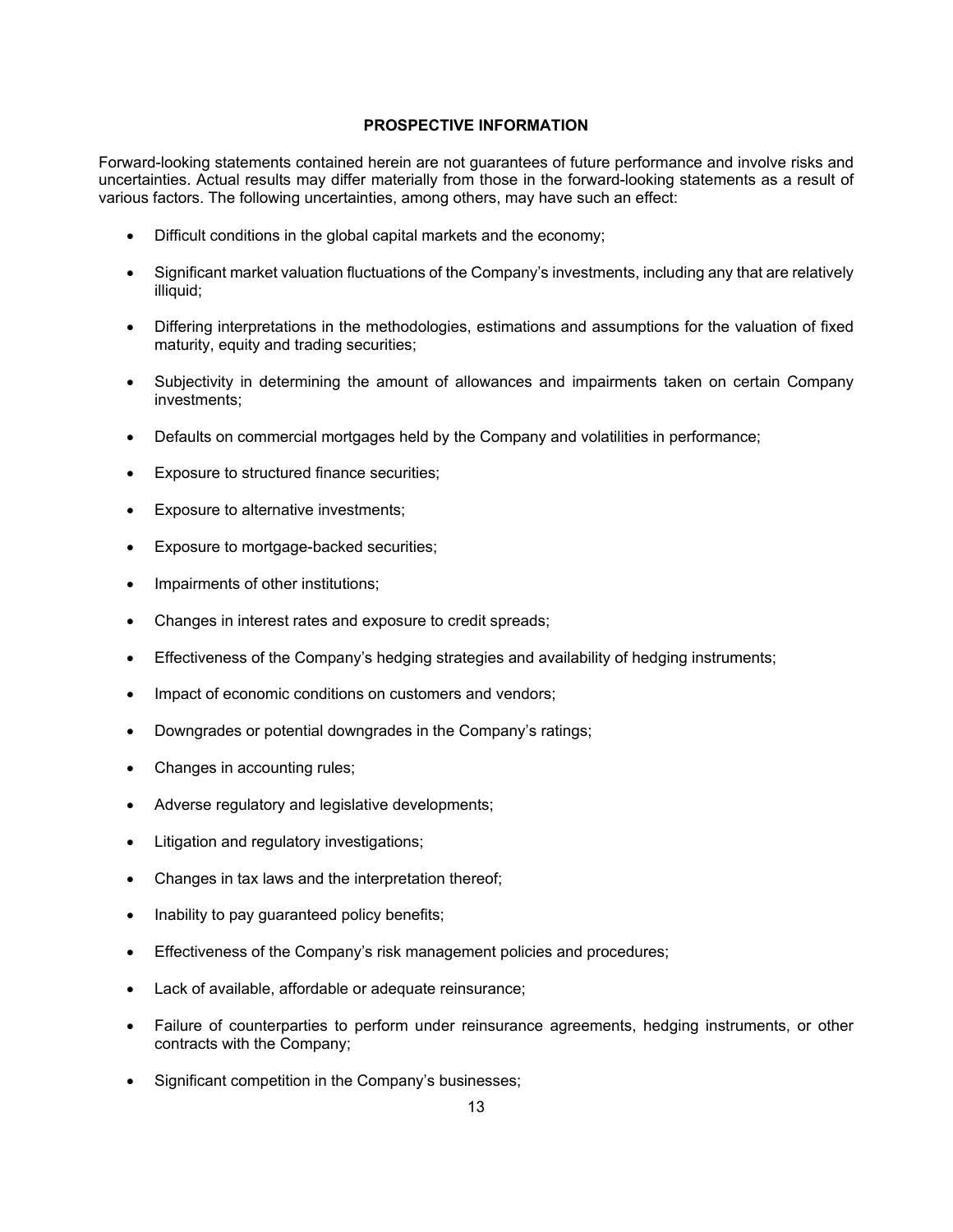- Sensitivity of the amount of statutory capital the Company must hold to factors outside of its control;
- Adequacy of the Company's reserves for future policy benefits and claims;
- Deviations from assumptions regarding future mortality, morbidity, and interest rates used in calculating reserve amounts and pricing the Company's products;
- Ability to attract and retain producing agents and key personnel;
- Ability to raise additional capital;
- Costs related to future pension obligations;
- Impact of international tension between the United States and other nations, terrorist attacks or ongoing military and other actions;
- Pandemics or other catastrophic events; and
- A computer system failure or security breach.

Consequently, such forward-looking statements should be regarded solely as our current plans, estimates, and beliefs. We do not intend, and do not undertake, any obligation to update any forward-looking statements to reflect future events or circumstances after the date of such statements.

Our goals over the next several years include continued responsible growth across all of our product lines, as well as improving the efficiency and effectiveness of the overall organization. The Company will continue to deliver new and innovative products and riders, and partner with distributors who share our mission, values, and purpose. We will also continue to invest in our technology infrastructure to improve services for all our key stakeholders.

We will continue to manage our investment portfolio with the objective of competitive net investment income within prudent strategic asset allocation, asset liability management, and risk management frameworks.

## **Basis of Presentation and Principles of Consolidation**

The following consolidated financial statements of NLVF have been prepared in conformity with GAAP. These financial statements should be read in conjunction with and are qualified in their entirety by reference to the Company's consolidated financial statements as of and for the years ended December 31, 2021 and 2020, which have been audited by PricewaterhouseCoopers LLP, including the accompanying notes which are an integral part of the audited financial statements. The preparation of financial statements in conformity with GAAP requires the Company to make estimates and assumptions that affect the reported amounts and related disclosures. Actual results could differ, possibly materially, from those estimates.

The consolidated financial statements of the Company include the accounts of NLVF and its direct and indirect subsidiaries. Intercompany transactions and balances have been eliminated in consolidation.

Certain reclassifications have been made to conform prior periods to the current year's presentation.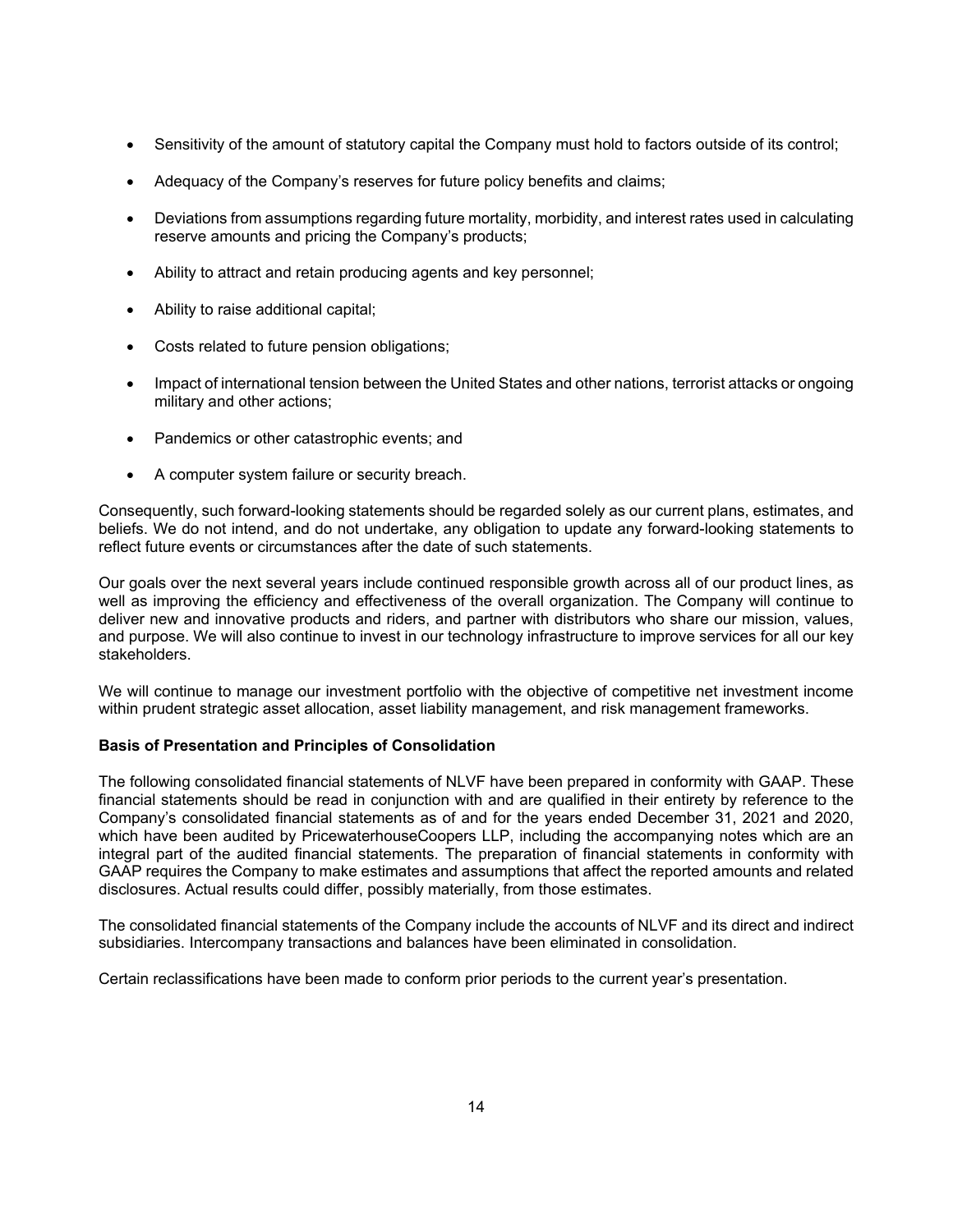# **NLV Financial Corporation and Subsidiaries Consolidated Balance Sheets As of March 31, 2022 and December 31, 2021**

|                                                                                |    | As of<br>March 31, 2022 | As of              |
|--------------------------------------------------------------------------------|----|-------------------------|--------------------|
| (in thousands)<br>Assets:                                                      |    |                         | December 31, 2021  |
| Cash and investments:                                                          |    |                         |                    |
| Available-for-sale debt securities                                             |    | \$25,134,373            | \$<br>27,136,714   |
| <b>Equity securities</b>                                                       |    | 85,943                  | 80,074             |
| Trading debt securities                                                        |    | 177,584                 | 183,344            |
| Mortgage loans                                                                 |    | 5,041,068               | 4,956,163          |
| Policy loans                                                                   |    | 981,866                 | 967,491            |
| Real estate investments                                                        |    | 8,414                   | 7,515              |
| Derivative assets                                                              |    | 1,146,988               | 2,108,105          |
| Other invested assets                                                          |    | 1,428,307               | 1,367,533          |
| Short term investments                                                         |    |                         | 35,150             |
| Cash and restricted cash                                                       |    | 118,350<br>407,303      | 640,397            |
| Total cash and investments                                                     |    |                         | 37,482,486         |
|                                                                                |    | 34,530,196              |                    |
| Deferred policy acquisition costs                                              |    | 2,971,421               | 2,143,365          |
| Accrued investment income<br>Premiums and fees receivable                      |    | 280,393                 | 263,787            |
|                                                                                |    | 10,227                  | 17,802             |
| Amounts recoverable from reinsurers                                            |    | 154,621                 | 168,450            |
| Property and equipment, net                                                    |    | 158,337                 | 164,152            |
| Corporate owned life insurance                                                 |    | 558,710                 | 550,656            |
| Other assets                                                                   |    | 209,331                 | 145,320            |
| Separate account assets                                                        |    | 930,370                 | 1,006,373          |
| <b>Total assets</b>                                                            |    | 39,803,606              | \$<br>41,942,391   |
| Liabilities:                                                                   |    |                         |                    |
| Policy liabilities:                                                            |    |                         |                    |
| Policy benefit liabilities                                                     | S. | 4,023,774               | \$<br>4,201,865    |
| Policyholder account liabilities                                               |    | 28,382,356              | 27,793,608         |
| Policyholders' deposits                                                        |    |                         | 93,680             |
| Policy claims payable                                                          |    | 91,008<br>187,793       | 196,733            |
| Policyholders' dividends and dividend obligations                              |    | 63,966                  | 272,472            |
|                                                                                |    |                         |                    |
| <b>Total policy liabilities</b>                                                |    | 32,748,897              | 32,558,358         |
| Amounts payable to reinsurers                                                  |    | 13,806                  | 36,308             |
| Derivative liabilities                                                         |    | 675,101                 | 1,467,702          |
| Other liabilities and accrued expenses                                         |    | 709,944                 | 841,492            |
| Pension and other post-retirement benefit obligations                          |    | 190,555                 | 204,234            |
| Deferred income taxes                                                          |    | 59,794                  | 336,078            |
| Federal income tax payable                                                     |    | 6,061                   | 6,388              |
| Debt                                                                           |    | 915,916                 | 915,777            |
| Separate account liabilities                                                   |    | 930,370                 | 1,006,373          |
| <b>Total liabilities</b>                                                       |    | 36,250,444              | \$<br>37, 372, 710 |
| Stockholder's equity:                                                          |    |                         |                    |
| Class A common stock, 2,000 shares authorized, no shares issued and            |    |                         |                    |
| outstanding                                                                    | \$ |                         | \$                 |
| Class B common stock, par value of \$0.01, 1,001 shares authorized, 100 shares |    |                         |                    |
| issued and outstanding                                                         |    |                         |                    |
| Preferred stock, 500 shares authorized, no shares issued and outstanding       |    |                         |                    |
| Retained earnings                                                              |    | 3,665,036               | 3,597,041          |
| Accumulated other comprehensive income                                         |    | (111, 874)              | 972,640            |
| <b>Total stockholder's equity</b>                                              |    | 3,553,162               | \$<br>4,569,681    |
| Total liabilities and stockholder's equity                                     |    | \$39,803,606            | \$<br>41,942,391   |
|                                                                                |    |                         |                    |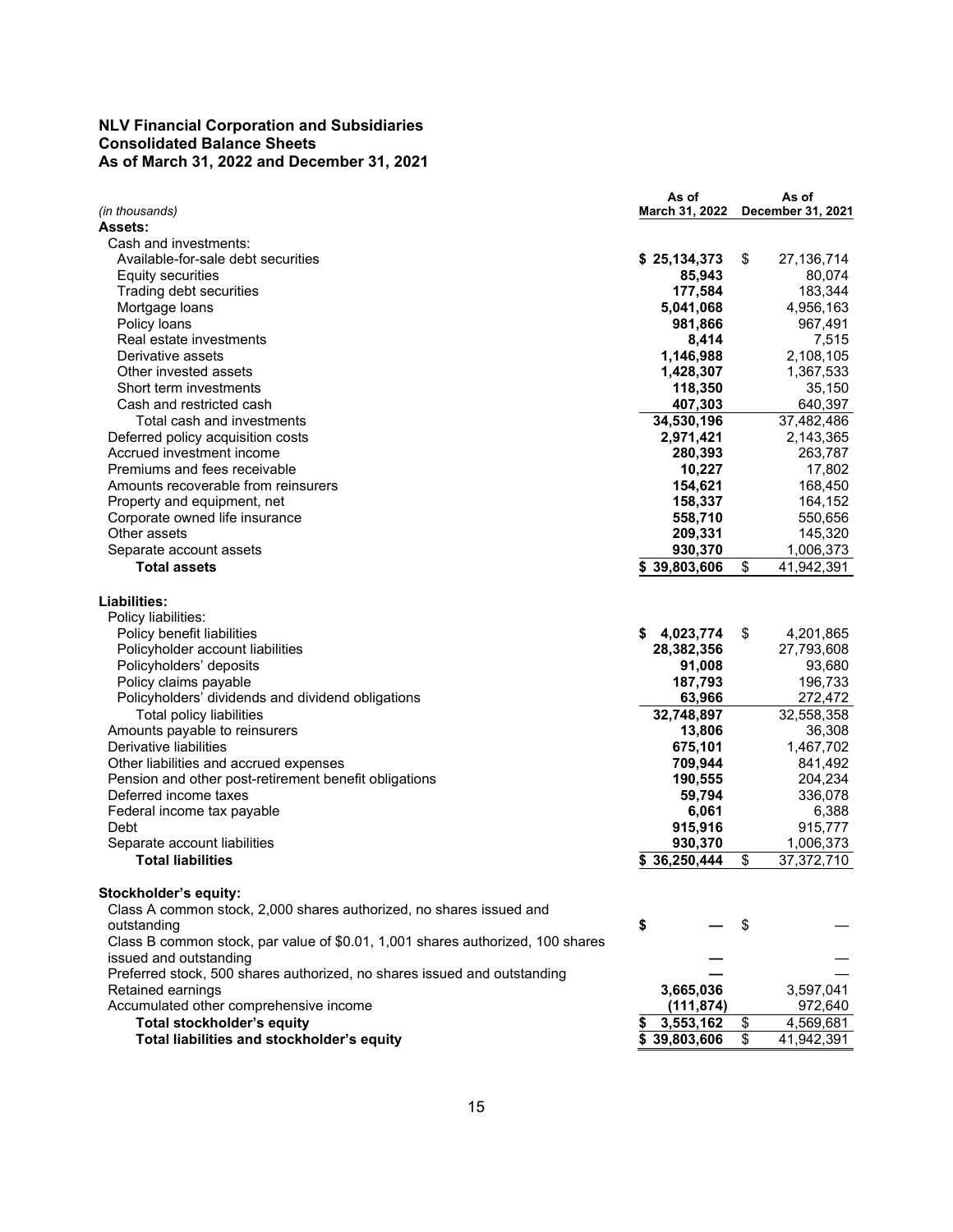# **NLV Financial Corporation and Subsidiaries Consolidated Statements of Comprehensive Income For the Three Months Ended March 31, 2022 and 2021**

|                                                       | For the Three Months Ended<br>March 31, |              |
|-------------------------------------------------------|-----------------------------------------|--------------|
| (in thousands)                                        | 2022                                    | 2021         |
| <b>Revenues:</b>                                      |                                         |              |
| Insurance premiums                                    | \$<br>77,923                            | \$<br>67,168 |
| Policy and contract charges                           | 256,230                                 | 230,183      |
| Commissions and fee income                            | 17,647                                  | 15,988       |
| Net investment income                                 | 233,472                                 | 407,394      |
| Net investment gains                                  | 37,390                                  | 55,363       |
| Other income                                          | 9,109                                   | 7,199        |
| <b>Total revenues</b>                                 | 631,771                                 | 783,295      |
| <b>Benefits and expenses:</b>                         |                                         |              |
| Increase (decrease) in policy liabilities             | 9,072                                   | (16, 489)    |
| Policy benefits                                       | 163,973                                 | 184,459      |
| Policyholders' dividends and dividend obligations     | (2, 541)                                | 4,302        |
| Interest credited to policyholder account liabilities | 178,625                                 | 353,495      |
| Operating expenses                                    | 88,202                                  | 89,116       |
| Interest expense                                      | 16,593                                  | 16,328       |
| Policy acquisition expenses                           | 91,777                                  | 47,435       |
| <b>Total benefits and expenses</b>                    | 545,701                                 | 678,646      |
| Income before income taxes                            | 86,070                                  | 104,649      |
| Income tax expense                                    | 18,075                                  | 21,976       |
| Net income                                            | \$<br>67,995                            | \$<br>82,673 |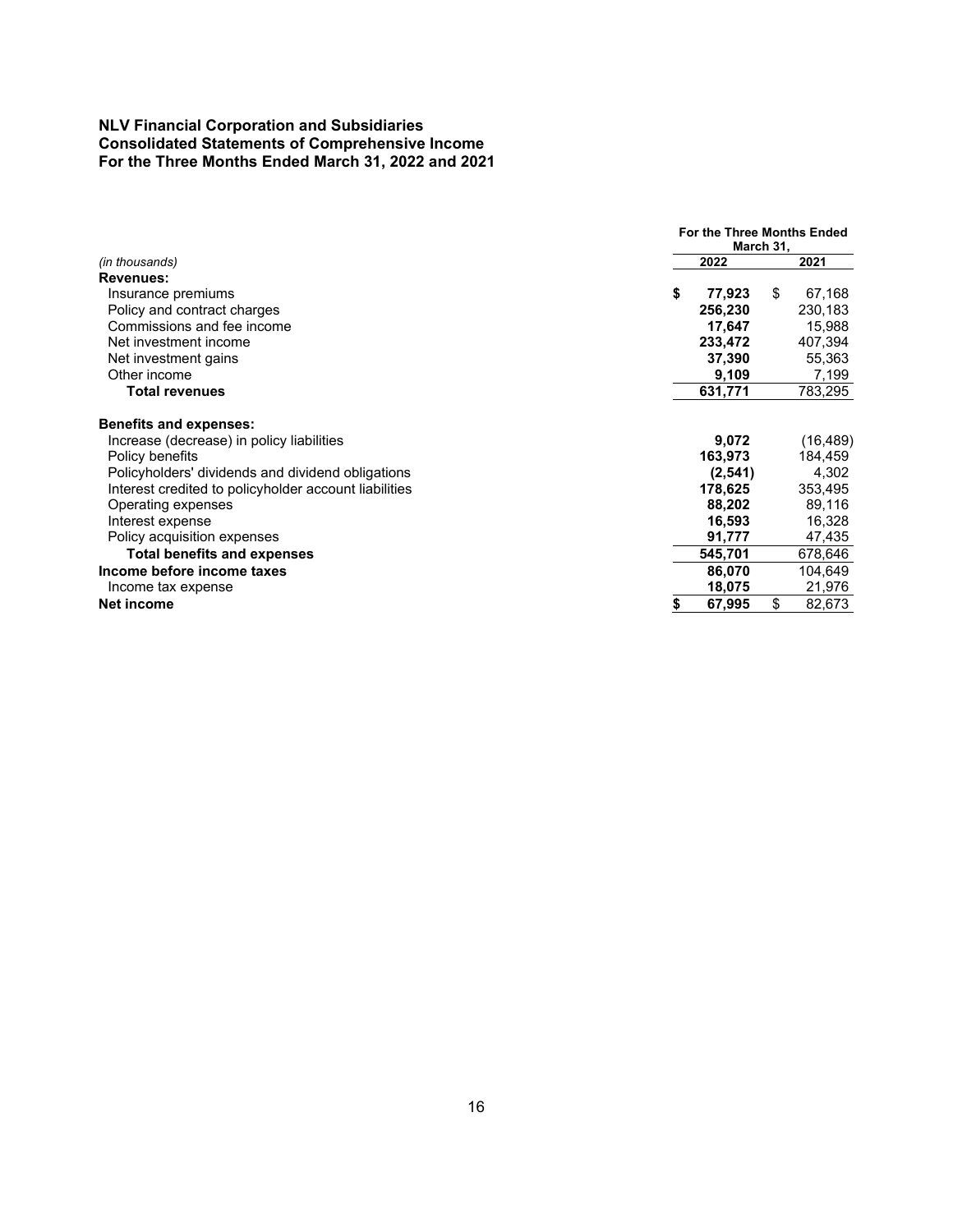# **NLV Financial Corporation and Subsidiaries Consolidated Statements of Changes in Stockholder's Equity For the Three Months Ended March 31, 2022 and 2021**

|                                                                         |              |                |                  |                 | <b>Accumulated</b> |                 |            |
|-------------------------------------------------------------------------|--------------|----------------|------------------|-----------------|--------------------|-----------------|------------|
|                                                                         | Class A      | <b>Class B</b> |                  |                 | Other              |                 |            |
|                                                                         | Common       | Common         | <b>Preferred</b> | <b>Retained</b> | Comprehensive      |                 |            |
|                                                                         | <b>Stock</b> | <b>Stock</b>   | <b>Stock</b>     | <b>Earnings</b> | Income (Loss)      | Total           |            |
| (in thousands)                                                          |              |                |                  |                 |                    |                 |            |
| January 1, 2021                                                         | \$           | \$             | \$               | \$3,204,917     | \$<br>1,223,417    | 4,428,334<br>\$ |            |
| Net income                                                              |              |                |                  | 82,673          |                    |                 | 82,673     |
| Change in unrealized losses<br>on available-for-sale securities,        |              |                |                  |                 |                    |                 |            |
| net                                                                     |              |                |                  |                 | (565, 984)         | (565, 984)      |            |
| Change in cash flow hedge on<br>debt issuance, net                      |              |                |                  |                 | 10                 |                 | 10         |
| Change in additional minimum<br>pension liability, net                  |              |                |                  |                 | 2,080              |                 | 2,080      |
| Total comprehensive income                                              |              |                |                  |                 |                    |                 | (481, 221) |
| March 31, 2021                                                          | \$           | \$             | \$               | \$3,287,590     | \$<br>659,523      | \$3,947,113     |            |
| January 1, 2022                                                         | \$           |                |                  | \$3,597,041     | \$<br>972,640      | \$4,569,681     |            |
| Net income                                                              |              |                |                  | 67,995          |                    |                 | 67,995     |
| Change in unrealized losses<br>on available-for-sale securities,<br>net |              |                |                  |                 | (1,084,524)        | (1,084,524)     |            |
| Change in cash flow hedge on                                            |              |                |                  |                 |                    |                 |            |
| debt issuance, net<br>Change in additional minimum                      |              |                |                  |                 | 10                 |                 | 10         |
| pension liability, net                                                  |              |                |                  |                 |                    |                 |            |
| Total comprehensive income                                              |              |                |                  |                 |                    | (1,016,519)     |            |
| March 31, 2022                                                          | \$           | \$             | \$               | \$3,665,036     | \$<br>(111, 874)   | \$3,553,162     |            |